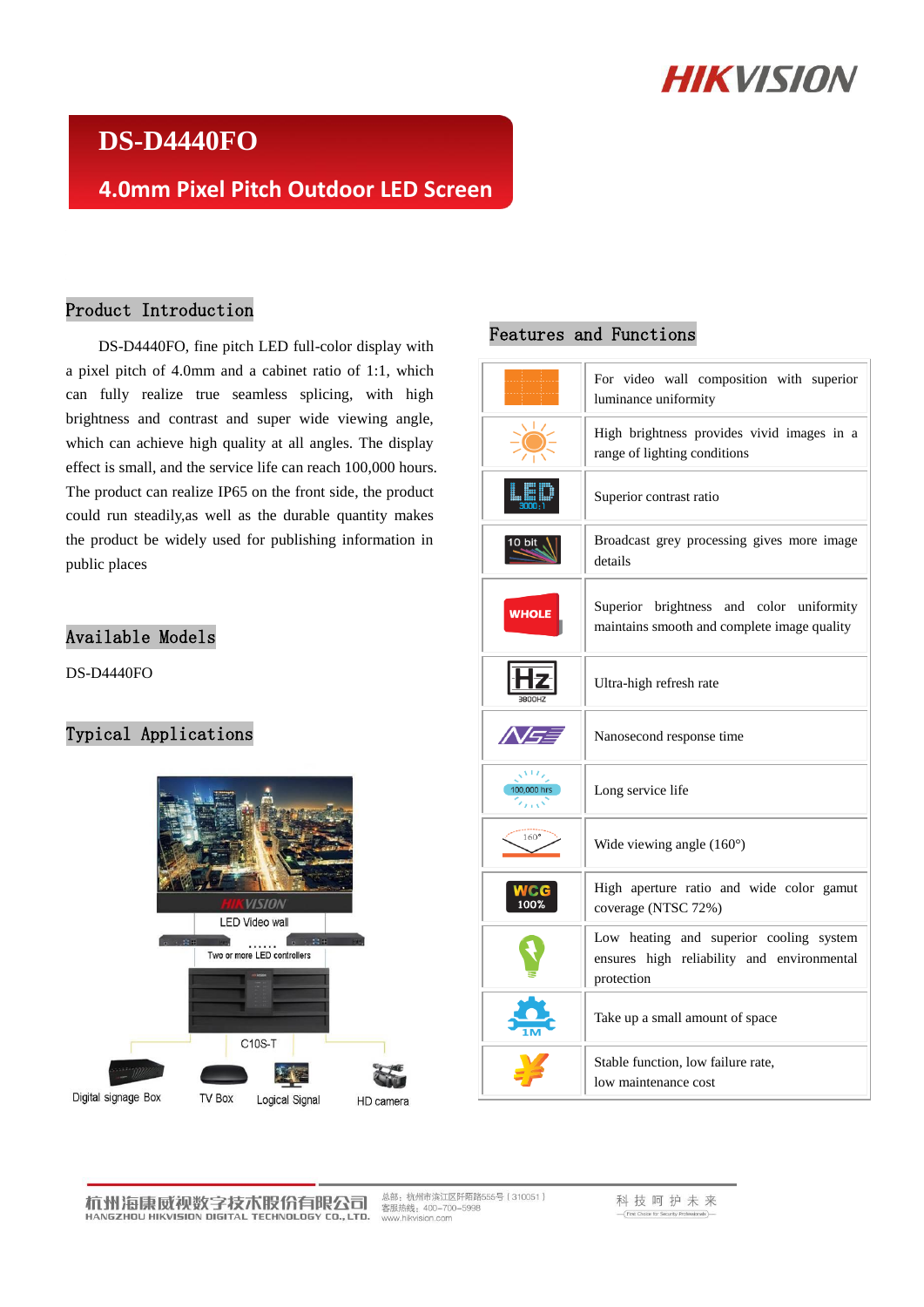# **HIKVISION**

### **SPECIFICATIONS**

| <b>LED</b> Module                | Pixel Package                           | <b>SMD 1921</b>                       |
|----------------------------------|-----------------------------------------|---------------------------------------|
|                                  | <b>Pixel Structure</b>                  | 1R1G1B                                |
|                                  | Pixel pitch                             | 4.0                                   |
|                                  | Pixel density $(dot/m^2)$               | 62500                                 |
|                                  | Module Resolution ( $W \times H$ )      | 80*40                                 |
|                                  | Module Dimensions ( $W \times H$ )      | 320*160                               |
| <b>LED</b> Unit                  | Unit Modules component ( $W \times H$ ) | $3*6$                                 |
|                                  | Resolution ( $W \times H$ )             | 240*240                               |
|                                  | <b>Unit Dimension</b>                   | 960*960                               |
|                                  | Unit Area                               | 0.9216                                |
|                                  | Weight                                  | $42.0 \pm 2$                          |
|                                  | Ingress protection                      | IP65 on the front side                |
|                                  | Aspect ratio                            | 1:1                                   |
|                                  | Unit flatness (mm)                      | 0.5                                   |
|                                  | maintenance mode                        | <b>Back</b> maintenance               |
|                                  | Material                                | Iron cabinet                          |
|                                  | Brightness (nits)                       | 6000                                  |
|                                  | Color temperature                       | 3500-9300                             |
|                                  | Viewing angle                           | $120^{\circ}$ H/120° V                |
| <b>Optical</b>                   | Recommended viewing distance            | 4m                                    |
|                                  | Center distance deviation of LED        | $≤3%$                                 |
|                                  | Brightness uniformity                   | ≥97%                                  |
|                                  | Color uniformity                        | ≥97%                                  |
|                                  | Contrast                                | 3000:1                                |
| <b>Electrical</b>                | Max. consumption (W/m2)                 | 900                                   |
|                                  | Average consumption (W/m2)              | 300                                   |
|                                  | Power supply                            | AC 90-132V / 180-264V                 |
| Processing<br><b>Performance</b> | Driving mode                            | Constant current drive                |
|                                  | Frame frequency                         | 60Hz                                  |
|                                  | Refresh rate                            | $\geqslant$ 1920Hz                    |
|                                  | Processing depth (bit)                  | 16                                    |
|                                  | Grey level                              | 65536                                 |
|                                  | Color                                   | 16770000                              |
|                                  | Brightness control                      | 256 level                             |
| <b>General</b>                   | Working hours                           | $\geqslant$ 50000h                    |
|                                  | Working temperature                     | -20 $\degree$ C $\sim$ 50 $\degree$ C |
|                                  | Storage temperature                     | -30°C~60°C                            |
|                                  | Working humidity                        | 10%~90% RH                            |
|                                  | Storage humidity                        | 10%~90% RH                            |